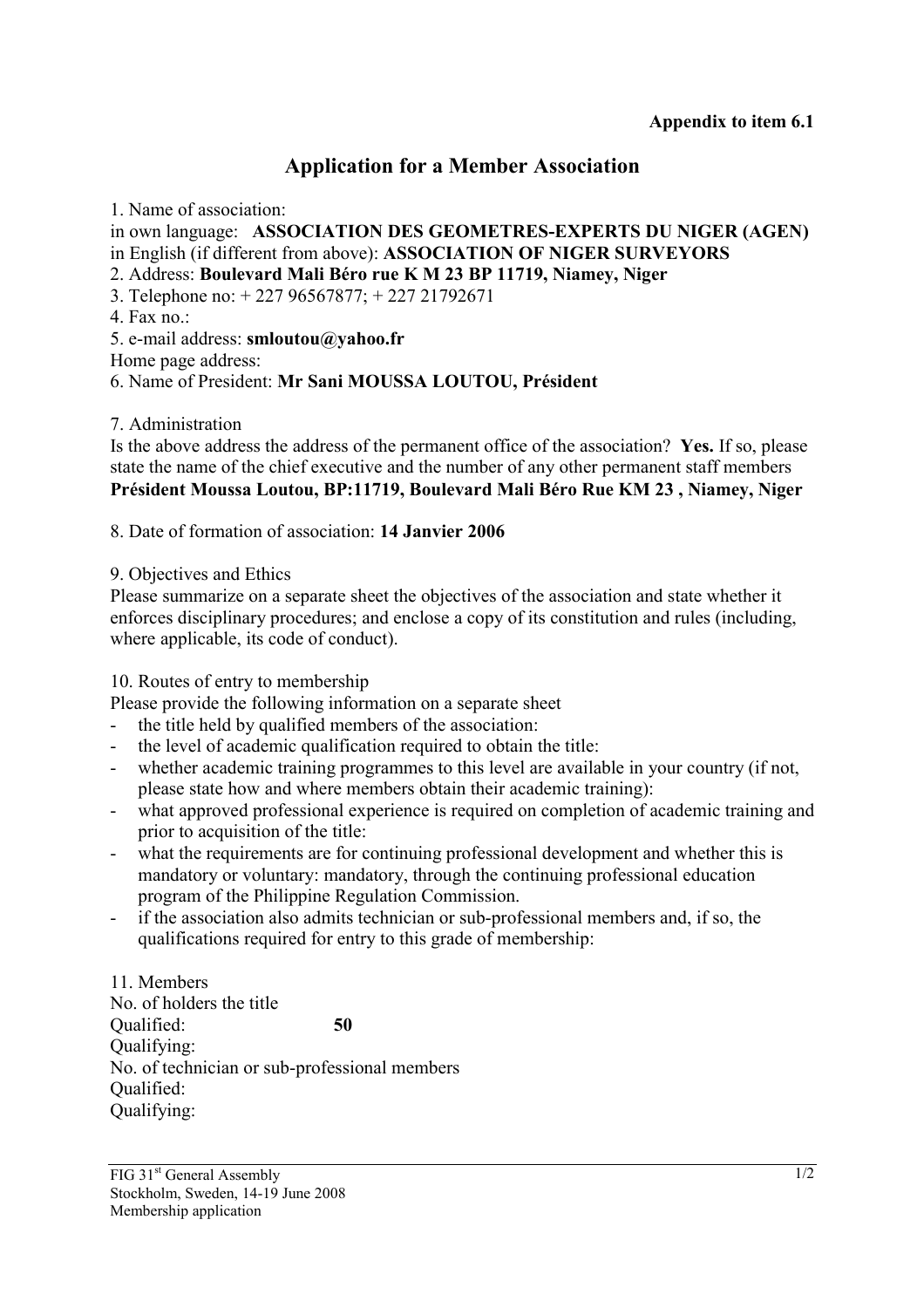### 12. Specialisations

% of qualified members whose principal specialization is:

- − hydrography
- − positioning/measurement **x**
- − engineering surveys **x**
- − cadastre/land management **x**
- − spatial planning/development **x**
- − valuation/real estate management
- − construction cost management

## 13. Statutory recognition

Is the association constituted by statute? **Yes, see attachment.**

 Please list on a separate sheet those activities undertaken by your members which are regulated by statute and state whether any or all of these can be performed only by members of your association. If not, please state who else can acquire the title to perform any of the activities.

14. Employment

- % of qualified members
- − self-employed and employed in private practice
- − teaching
- − employed by government
- − employed in the commercial or other sectors

15. Subscriptions

Please state the annual subscription payable by each grade of membership:

16. Services to members

Does the association publish a journal (if so, please state title and frequency):

Please list on a separate sheet any other services that the association provides for its members.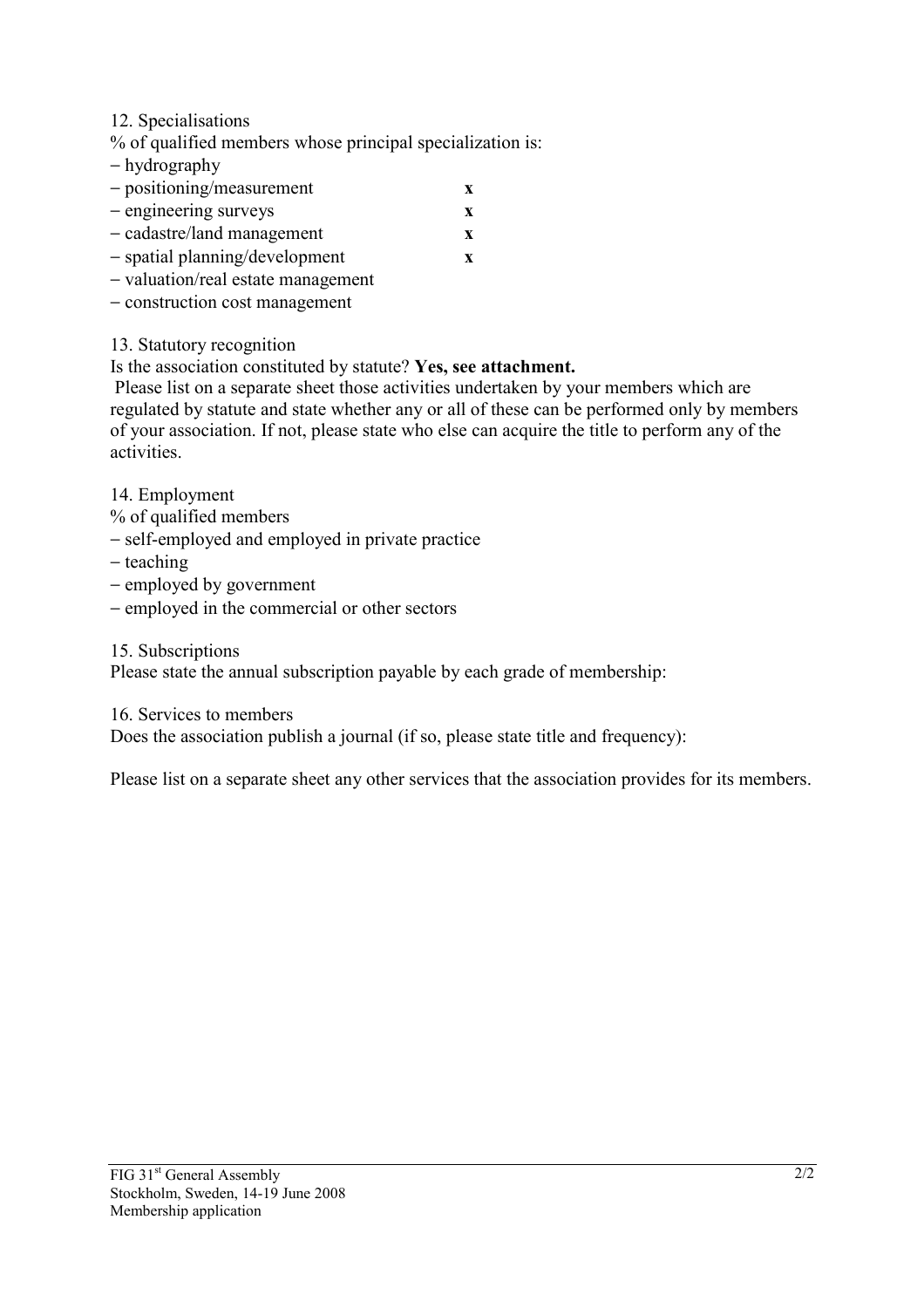come state and MI/D/DGAPJ/DLP Arrêté n° **REPUBLIQUE DU NIGER** MINISTERE DE L'INTERIEUR ET DE LA DECENTRALISATION DIRECTION GENERALE DES AFFAIRES du POLITIQUES ET JURIDIQUES DIRECTION DES LIBERTES PUBL

Autorisant l'association dénommée : « Association des Géomètres Experts du Niger (AGEN) » à exercer ses activités au Niger.

### MINISTRE DE L'INTERIEUR ET DE LA DECENTRALISATION

- Vu la Constitution du 09 août 1999 ;
- Vu l'Ordonnance n° 84-06 du 1<sup>er</sup> mars 1984, portant régime des associations modifiée et complétée par la Loi n° 91-006 du 20 mai 1991 :
- Vu le Décret n° 84-49 du 1<sup>er</sup> mars 1984, portant modalités d'application de l'Ordonnance n° 84-/006 du 1<sup>er</sup> mars 1984, portant régime des Associations ;
- Vu le Décret n° 2004-403/PRN du 24 décembre 2004, portant nomination du Premier Ministre:
- Vu le Décret n° 2004-404/PRN du 30 décembre 2004, portant nomination des membres du Gouvernement;
- le Décret n° 2005-036/PRN/MI/D du 18 février 2005, déterminant les  $V_{11}$ attributions du Ministre de l'Intérieur et de la Décentralisation :
- Vu le Décret n° 2005-103/PRN/MI/D du 22 avril 2005, portant organisation du Ministère de l'Intérieur et de la Décentralisation ;
- Vu la lettre n° 00063/MUH/C/SG/DU du 07 Avril 2006
- Vu les statuts de l'association concernée.



Article premier : L'association dénommée : « Association des Géomètres Experts du Niger (AGEN) » telle que définie par ses statuts est autorisée à exercer ses activités au Niger.

Article 2 : L' Association des Géomètres Experts du Niger (AGEN) vise comme objectifs spécifiques :

- favoriser les échanges entre tous les acteurs intervenants dans les sciences géographiques ;
- promouvoir les associations poursuivant les mêmes objectifs ;